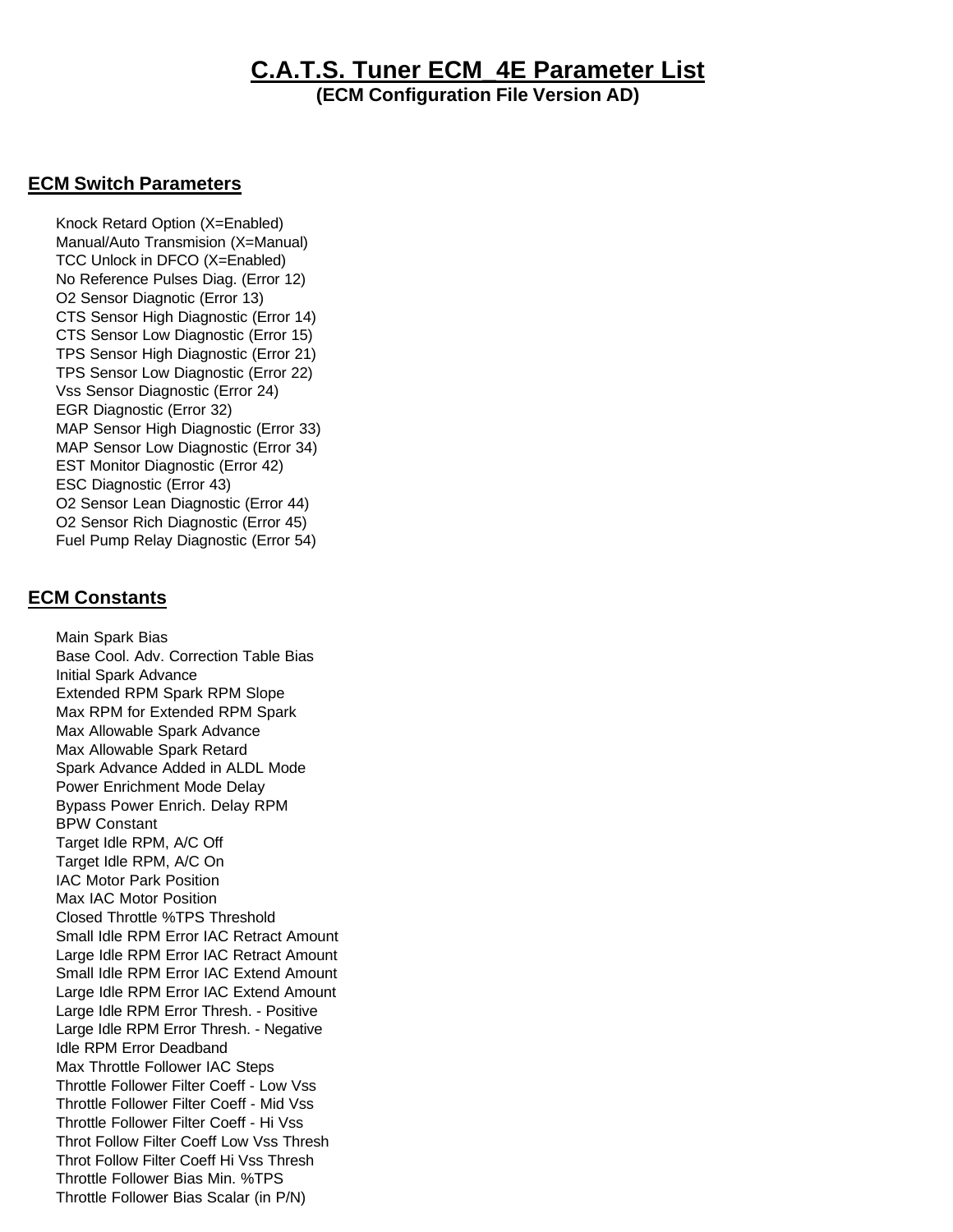Throttle Follower Bias Scalar (in Drive) Stall Saver Enable RPM Threshold Stall Saver Disable RPM Threshold Number of Cylinders Minimum BLM Value Maximum BLM Value BLM RPM Boundary Hysteresis BLM MAP Boundary Hysteresis Block Learn Update Rate Minimum Integrator Value Maximum Integrator Value Stoichiometric AFR Cold Closed Loop Timer Warm Closed Loop Timer Min. Coolant Temp. For Closed Loop Fuel Open Loop Idle Enable TPS Threshold Open Loop Idle Disable TPS Threshold Open Loop Idle Enable RPM Threshold Open Loop Idle Disable RPM Threshold Open Loop Idle Enable Speed Threshold Open Loop Idle Disable Speed Threshold Maximum Open Loop Idle AFR DFCO Disable RPM Threshold DFCO Re-enable RPM Threshold DFCO Disable Speed Threshold DFCO Re-enable Speed Threshold EGR Enable Coolant Temp. Threshold EGR Disable Coolant Temp. Threshold EGR Enable %TPS Threshold EGR Disable %TPS Threshold EGR Enable Speed Threshold EGR Disable Speed Threshold TCC Unlock Prevent Speed TCC Lock Speed, Low Gears TCC Unlock Speed, Low Gears TCC Lock Speed, High Gear TCC Unlock Speed, High Gear PROM ID

## **Tables**

 ECM Switch Table ECM Constant Table Main Spark Vs. MAP Vs. RPM Base Cool. Adv. Correction Vs. Load Vs. Cool. Temp Power Enrichment Spark Adder Vs. RPM Vs. Baro. EGR Spark Advance Vs. % EGR Max. Knock Retard Vs. RPM (in P.E.) Max. Knock Retard Vs.MAP Knock Retard Attack Rate Vs. RPM Knock Retard Recovery Rate Vs. RPM Volumetric Efficiency Vs. RPM Vs. MAP Volumetric Efficiency Adder Vs. RPM Power Enrich. Enable TPS Thresehold Vs. RPM Power Enrich. Air Fuel Ratio Vs. RPM Accel. Enrich. PW Vs. Differential %TPS Accel. Enrich. PW Adder Vs. Differential MAP Accel. Enrich. Correction Factor Vs. Coolant Temp. Open Loop AFR Vs. Coolant Temp. Air Fuel Ratio at Startup Vs. Cool. Temp. (Choke) Open Loop Air Fuel Ratio Vs. MAP